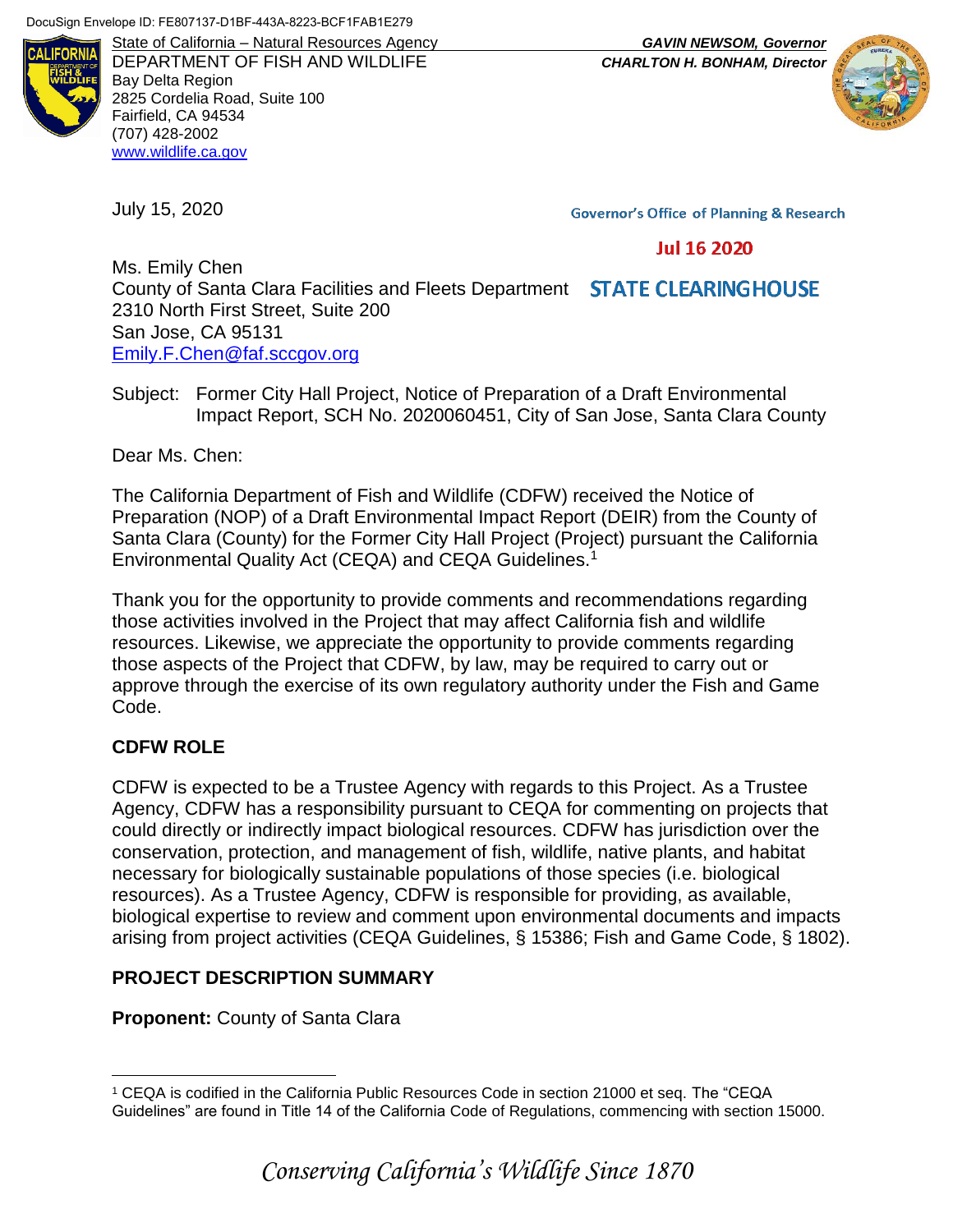Ms. Emily Chen County of Santa Clara July 15, 2020 Page 2

**Objective:** Demolition of the former San José City Hall, a five-story, 113,430-squarefoot office building.

**Location:** 801 North First Street, San Jose, CA 95110; APN #259-04-023.

# **COMMENTS AND RECOMMENDATIONS**

CDFW offers the comments and recommendations below to assist the County in adequately identifying and/or mitigating the Project's significant, or potentially significant, direct and indirect impacts on fish and wildlife (biological) resources.

The NOP does not specify that the proposed Project could potentially result in tree removal. However, upon review of Figure 2 within the NOP, the proposed Project site includes many trees located immediately adjacent to the building to be demolished. Trees are also located within 200 feet of the building to be demolished. Please be advised that both native and non-native trees provide nesting habitat for birds, and habitat value for other wildlife. CDFW recommends that the DEIR include a clear analysis of potential impacts to trees within the Project area, and appropriate and effective compensatory mitigation to completely offset any permanent impacts of removing trees from the Project area.

CDFW also recommends that the following protective measures be included in the DEIR:

- 1. Nesting Bird Surveys: If Project-related work is scheduled during the nesting season (typically February 15 to August 30 for small bird species such as passerines; January 15 to September 15 for owls; and February 15 to September 15 for other raptors), CDFW recommends that a qualified biologist conduct two surveys for active nests of such birds within 14 days prior to the beginning of Project construction, with a final survey conducted within 48 hours prior to construction. Appropriate minimum survey radii surrounding the work area are typically the following: i) 250 feet for passerines; ii) 500 feet for small raptors such as accipiters; and iii) 1,000 feet for larger raptors such as buteos. Surveys should be conducted at the appropriate times of day and during appropriate nesting times.
- 2. Active Nest Buffers: If the qualified biologist documents active nests within the Project area or in nearby surrounding areas, an appropriate buffer between the nest and active construction should be established. The buffer should be clearly marked and maintained until the young have fledged and are foraging independently. Prior to construction, the qualified biologist should conduct baseline monitoring of the nest to characterize "normal" bird behavior and establish a buffer distance which allows the birds to exhibit normal behavior. The qualified biologist should monitor the nesting birds daily during construction activities and increase the buffer if the birds show signs of unusual or distressed behavior (e.g. defensive